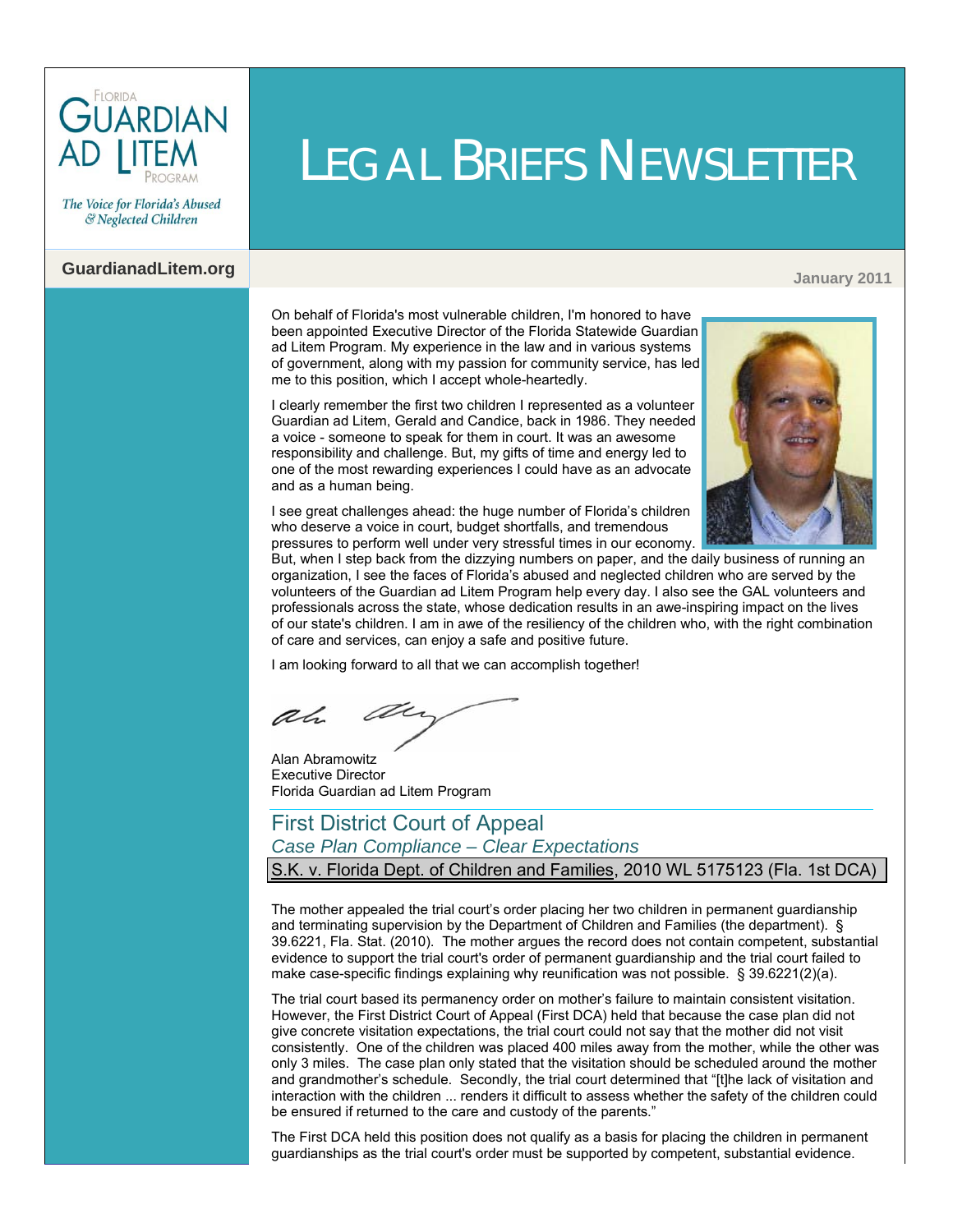The First DCA reversed and remanded the case.



### Second District Court of Appeal *Case Plan Task – No New Law Violation* In re C.N., 2011 WL 116872 (Fla. 2d DCA)

The father appealed the trial court's order terminating his parental rights (TPR) based on the material breach of his case plan. [§39.806\(1\)\(e\)\(2\), Fla.](http://www.leg.state.fl.us/Statutes/index.cfm?App_mode=Display_Statute&Search_String=&URL=0000-0099/0039/Sections/0039.806.html) Stat. (2008). One of the case plan tasks was to "commit no further law violations and to avoid further involvement in crimes of violence." After the case plan was approved, the father was sentenced to four years in prison. The Department of Children and Family Services (the department) filed a TPR petition alleging "that the Father's new crimes and resulting imprisonment constituted a material breach of his case plan, making it unlikely that he will be able to substantially comply with his case plan within the one-year period mandated by the Florida Legislature." The trial court found "that grounds existed for termination of the Father's parental rights based on noncompliance with his case plan tasks."

The Second District Court of Appeal (Second DCA) reversed the trial court's TPR order. The Second DCA held that the inclusion of a no new law violation task is not a permissible case plan task. The inclusion of such a task "threatens to turn the dependency process into a form of criminal probation. Turning the dependency process into a form of criminal probation is not in keeping with either the letter or the spirit of chapter 39. A parent's criminal history and incarceration history is irrelevant to the decision to terminate parental rights, except as specifically provided in the statute." The father committed the crime within the first three months of his case plan. During those three months he had made progress in his case plan tasks. The father was not able to complete his case plan tasks as a result of his incarceration in a facility where the required services were unavailable, not from the incarceration itself.

The Second DCA reversed the trial court's order terminating the father's parental rights.

# [Read the Opinion](http://www.2dca.org/opinions/Opinion_Pages/Opinion_Page_2011/January/January%2014,%202011/2D10-2086.pdf)

*Murder of a Child – Services, Nexus*

#### In re E.R., 2010 WL 5094227 (Fla. 2d DCA)

The Department of Children and Family Services (the department), the attorney ad litem appointed for the children, and the guardian ad litem appealed the trial court's order denying the department's petition to terminate the parental rights (TPR) of the mother and father.

The sibling of the two children subject to the TPR petition died as a result of shaken baby syndrome at the hands of the father. The mother "knew the father committed acts of abuse which led to [the sibling's] death and she [chose] to remain silent to protect herself and the father from criminal charges." The children at issue were removed from the parent's home and sheltered based on the death of the sibling as well as the parents' drug use, lack of financial stability, and lack of adequate housing.

The trial court denied the department's TPR petition, holding that the department failed to prove the TPR grounds by clear and convincing evidence; that the department was required to provide services until termination was granted but that, in this case, no services had been provided; "the trial court held that the mother's invocation of her Fifth Amendment right did not provide a basis for termination and that DCF failed to prove (1) that her continuing involvement threatened the life or well-being of the children, (2) that she engaged in egregious conduct, or (3) that she was involved in the murder of another child." The trial court found that the father had engaged in egregious conduct and had committed murder but that the department "failed to prove that the father's continuing involvement threatened the life or well-being of [the children]."

The Second District Court of Appeal (Second DCA)held that the trial court erred in failing to find that termination was the least restrictive means of protecting the children and in failing to conduct a manifest best interests analysis. The Second DCA held there is no requirement that it then prove a nexus between that child's murder and a threat of prospective harm to the murdered child's siblings. [§ 39.806\(1\)\(h\).](http://www.leg.state.fl.us/Statutes/index.cfm?App_mode=Display_Statute&Search_String=&URL=0000-0099/0039/Sections/0039.806.html) They certified the question:

WHERE THE STATE PROVES BY CLEAR AND CONVINCING EVIDENCE THAT A PARENT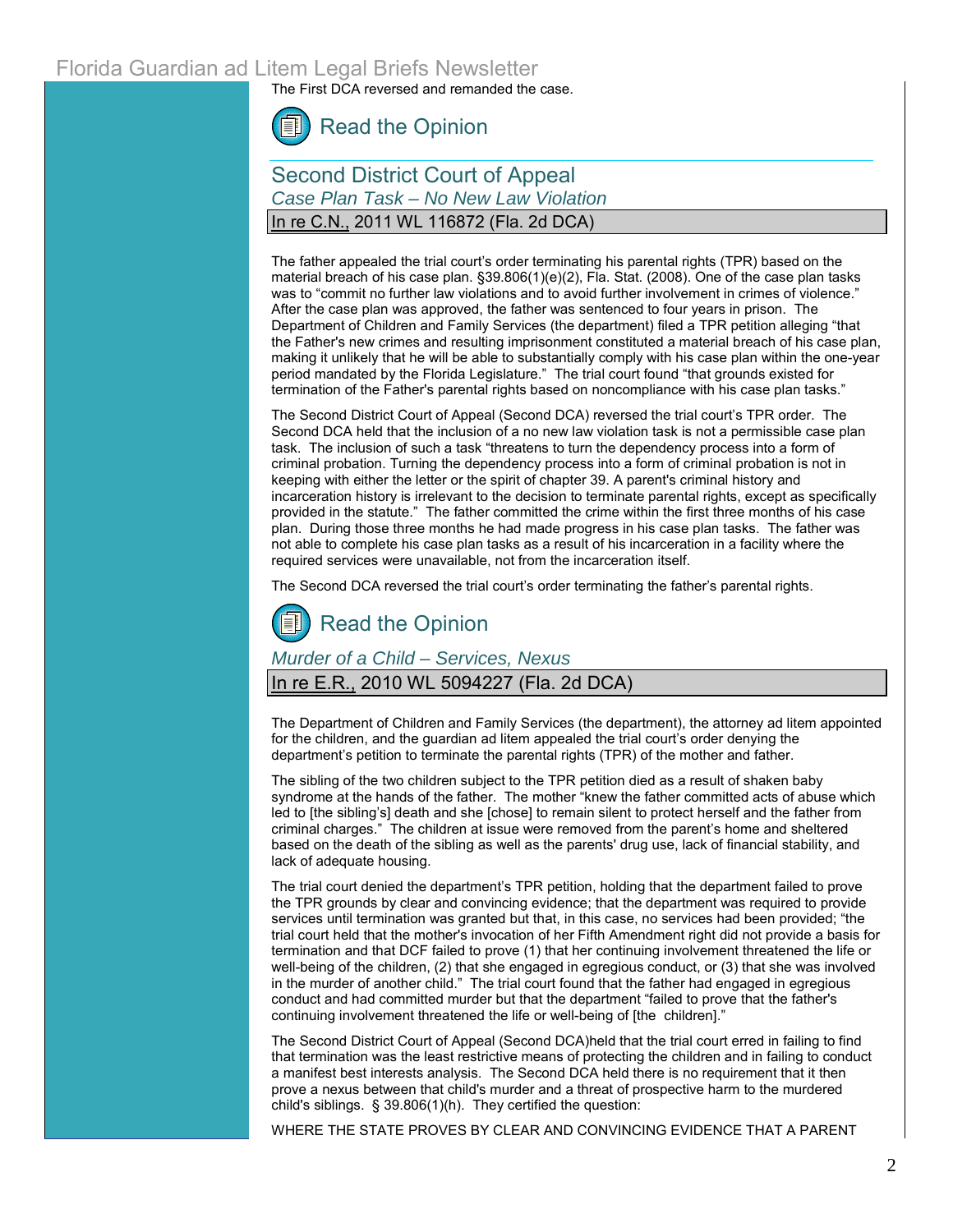HAS COMMITTED ANY OF THE ACTS SET FORTH IN [SECTION 39.806\(1\)\(H\), FLORIDA](http://www.leg.state.fl.us/Statutes/index.cfm?App_mode=Display_Statute&Search_String=&URL=0000-0099/0039/Sections/0039.806.html)  [STATUTES \(2008\),](http://web2.westlaw.com/find/default.wl?tc=-1&docname=FLSTS39.806&rp=%2ffind%2fdefault.wl&sv=Split&rs=WLW11.01&db=1000006&tf=-1&findtype=L&fn=_top&mt=Westlaw&vr=2.0&pbc=E086A7ED&ordoc=2024085514) MUST THE STATE ALSO PROVE THAT THE PARENT POSES A SUBSTANTIAL RISK OF SIGNIFICANT HARM TO THE OTHER CHILDREN WHO ARE THE SUBJECT OF A PETITION FOR TERMINATION OF PARENTAL RIGHTS?

The Second DCA held that even if nexus between the abuse of the sibling and the prospective abuse of other children was required to terminate father's parental rights, the department proved that the children were at substantial risk of significant harm from father. The trial court determined that father committed egregious abuse of the sibling which led to the child's death, that there was a high likelihood of recidivism, that father lacked self-control, and that he had admitted drug use and a serious criminal history.

The Second DCA held that the trial court erred in holding that the department must provide services to the parents. The Second DCA stated "we likewise hold that in such cases, [the department] is not required to prove that services would be futile in regard to the other children. Althoug[h §39.802\(5\)](http://www.leg.state.fl.us/Statutes/index.cfm?App_mode=Display_Statute&Search_String=&URL=0000-0099/0039/Sections/0039.802.html) and [§39.806\(3\)](http://www.leg.state.fl.us/Statutes/index.cfm?App_mode=Display_Statute&Search_String=&URL=0000-0099/0039/Sections/0039.806.html) provide that in expedited termination cases, [the department] "may ... file ... a case plan having a goal of termination of parental rights to allow continuation of services until the termination is granted or until further orders of the court are issued," there is no statutory mandate that [the department] do so where it has proven grounds for termination pursuant to [§39.806\(1\)\(h\).](http://www.leg.state.fl.us/Statutes/index.cfm?App_mode=Display_Statute&Search_String=&URL=0000-0099/0039/Sections/0039.806.html) The futility of offering services to the parent who has already murdered one child is obvious to this court." This was supported as well by the father's diagnosis of a mental disorder, his drug use, his incarceration at the time of trial and his refusal to cooperate during his psychological evaluation.

As to the mother the Second DCA held that she engaged in egregious conduct sufficient to support termination of her parental rights as to her two children. Even though the mother did not witness the abuse, she was present in the house and knew what was occurring, but chose to conceal her knowledge of the incident and to continue her relationship with the father. The mother stated that she had no problem leaving her children with the father. "Perhaps the biggest factor suggesting that provision of services would be futile is the fact that the mother continued her relationship with the father."

Because the trial court must make manifest best interest finding during the TPR trial, the Second DCA remanded the case on the issue of manifest best interest.

# [Read the Opinion](http://www.2dca.org/opinions/Opinion_Pages/Opinion_Page_2010/December/December%2015,%202010/2D09-3785.pdf)

#### *Case Plan Compliance - Incarceration*

In re R.S., 2010 WL 5113555 (Fla. 2d DCA)

The father appealed the trial court's order placing his son in a permanent guardianship and terminating the supervision of the Department of Children and Family Services (the department). The trial court held that the father was "not able to work on his case plan tasks due to being incarcerated."

The trial court found that the father was noncompliant with his case plan and could not provide stable housing or finances. The Second District Court of Appeal (Second DCA) held that the father's "failure to comply with his case plan and provide stable housing or finances, was due to his incarceration during the pendency of this case. Moreover, a parent's noncompliance with a case plan is not a statutory ground for placing a child in a permanent guardianship, although it is a factor that may be relevant to the trial court's inquiry regarding the parent's fitness to care for the child and whether reunification is possible."

The Second DCA agreed with the father's argument that the trial court's written order failed "to comply with [§39.6221\(2\)\(a\), Fla. Stat. \(2009\),](http://www.leg.state.fl.us/Statutes/index.cfm?App_mode=Display_Statute&Search_String=&URL=0000-0099/0039/Sections/0039.6221.html) which requires the court to "[l]ist the circumstances or reasons why the child's parents are not fit to care for the child and why reunification is not possible by referring to specific findings of fact made in its order adjudicating the child dependent or by making separate findings of fact."

The Second DCA reversed the trial court's order.



*Appeal - Irreparable Harm*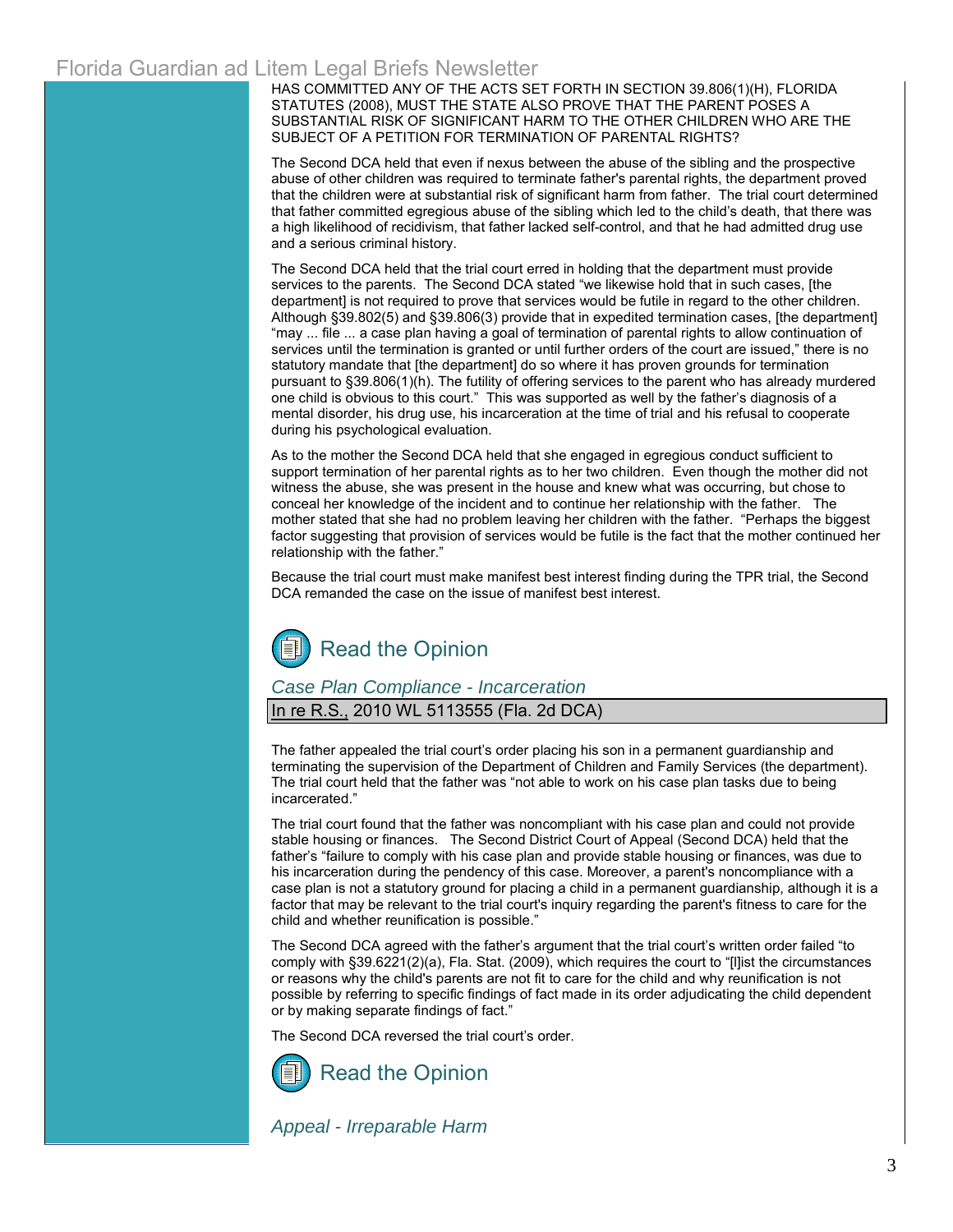#### In re D.R.C., 2010 WL 4628562 (Fla. 2d DCA)

The Department of Children and Family Services (the department) seeks a writ of certiorari directed to the nonfinal, nonappealable order entered by the trial court that vacated the Mother's consent to the dependency of her children and scheduled a hearing on the Department's dependency petition.

The mother consented to the dependency of her children but two days later appeared in court with new counsel, motioning to withdraw her consent. The trial court granted this motion based on counsel's unchallenged representations and scheduled an adjudicatory hearing on the department's dependency petition. The department filed a petition for writ of certiorari contending that the 'trial court departed from the essential requirements of the law in setting aside the Mother's consent because the Mother had not established any legal ground for withdrawing her consent."

The Second District Court of Appeal dismissed the department's petition, holding that the department failed to show that the resulting harm is irreparable and cannot be remedied on appeal following final judgment. "The party seeking review must demonstrate that the trial court departed from the essential requirements of law and that the resulting harm is irreparable and cannot be remedied on appeal following final judgment." *Dep't of Children & Families v. L.D., 840 So.2d 432, 435 (Fla. 5th DCA 2003)* This standard of review applies to petitions for certiorari filed in dependency and termination proceedings, just as it does in other civil actions. See, e.g., *[L.D., 840](http://web2.westlaw.com/find/default.wl?tf=-1&rs=WLW11.01&referencepositiontype=S&serialnum=2003233592&fn=_top&sv=Split&referenceposition=435&pbc=CAC3D4F8&tc=-1&ordoc=2023774870&findtype=Y&db=735&vr=2.0&rp=%2ffind%2fdefault.wl&mt=Westlaw)  [So.2d at 435;](http://web2.westlaw.com/find/default.wl?tf=-1&rs=WLW11.01&referencepositiontype=S&serialnum=2003233592&fn=_top&sv=Split&referenceposition=435&pbc=CAC3D4F8&tc=-1&ordoc=2023774870&findtype=Y&db=735&vr=2.0&rp=%2ffind%2fdefault.wl&mt=Westlaw) State, Dep't of Children & Family Servs. v. L.G., 801 So.2d 1047, 1050 (Fla. 1st DCA 2001); S.H. v. Dep't of Children & Families, 769 So.2d 452, 452 (Fla. 5th DCA 2000)*. Under this standard, relief by means of certiorari is not available when there is no irreparable harm or when the petitioner has another remedy. See *Dep't of Children & Families v. Clem, 903 So.2d 1011, 1014 (Fla. 5th DCA 2005); [L.D., 840 So.2d at 435;](http://web2.westlaw.com/find/default.wl?tf=-1&rs=WLW11.01&referencepositiontype=S&serialnum=2003233592&fn=_top&sv=Split&referenceposition=435&pbc=CAC3D4F8&tc=-1&ordoc=2023774870&findtype=Y&db=735&vr=2.0&rp=%2ffind%2fdefault.wl&mt=Westlaw) S.H., 769 So.2d at 452.*

Because the Department did not establish that this order results in irreparable harm, the Second District Court of Appeal dismissed the petition.



### Third District Court of Appeal

*Two Parents Brought Before the Court at Different Times*

C.R. v. Department of Children and Family Services, 2010 WL 4226711 (Fla. 3d DCA)

The mother appealed the trial court's orders that vacated an Order of Dependency Withholding Adjudication, and two disposition orders. At the time the trial court entered the dependency order (based on the mother's consent), the father had not been located. The trial court found that the child had no legal father. Later, the trial court held a disposition hearing and entered an Order of Disposition, Acceptance of Case Plan, and Notice of Hearing. Later, after the father acknowledged paternity, the trial court vacated the order in which it withheld adjudication and found the child dependent.

The mother argued that the trial court erred when it vacated the Order of Dependency Withholding Adjudication and the Order of Disposition. "She argues that both orders were final, and as such can only be modified by a motion for rehearing, a motion for relief from judgment or order, or by appeal or original proceeding."

The Third District Court of Appeal (Third DCA) agreed with the mother. No party filed a motion for rehearing. [§ 39.507, Fla. Stat. \(2010\). Section 39.507\(7\)\(a\) p](http://www.leg.state.fl.us/Statutes/index.cfm?App_mode=Display_Statute&Search_String=&URL=0000-0099/0039/Sections/0039.507.html)rovides that while a court maintains jurisdiction over a dependency case, "only one order adjudicating each child in the case dependent shall be entered. This order establishes the legal status of the child for purposes of proceedings under this chapter and may be based on the conduct of one parent, both parents, or a legal custodian". This becomes problematic when two parents are brought before the court at different times.

The Third DCA held tha[t § 39.507\(7\)\(b\) p](http://www.leg.state.fl.us/Statutes/index.cfm?App_mode=Display_Statute&Search_String=&URL=0000-0099/0039/Sections/0039.507.html)rovides a remedy to the situation created in this case. ["Section 39.507\(7\)\(b\) s](http://www.leg.state.fl.us/Statutes/index.cfm?App_mode=Display_Statute&Search_String=&URL=0000-0099/0039/Sections/0039.507.html)tates that a court must conduct a subsequent evidentiary hearing to determine whether each of the parents abused or neglected the child. However, "[i]f the evidentiary hearing is conducted subsequent to the adjudication of the child, the court shall supplement the adjudicatory order, disposition order, and the case plan, as necessary." Thus, the trial court should have allowed the Withhold of Adjudication Order to stand and then held a subsequent evidentiary hearing to determine the father's status[. Section 39.507\(](http://www.leg.state.fl.us/Statutes/index.cfm?App_mode=Display_Statute&Search_String=&URL=0000-0099/0039/Sections/0039.507.html)7)(b) allows a supplementary decision to be entered, which in this case could have addressed the father's status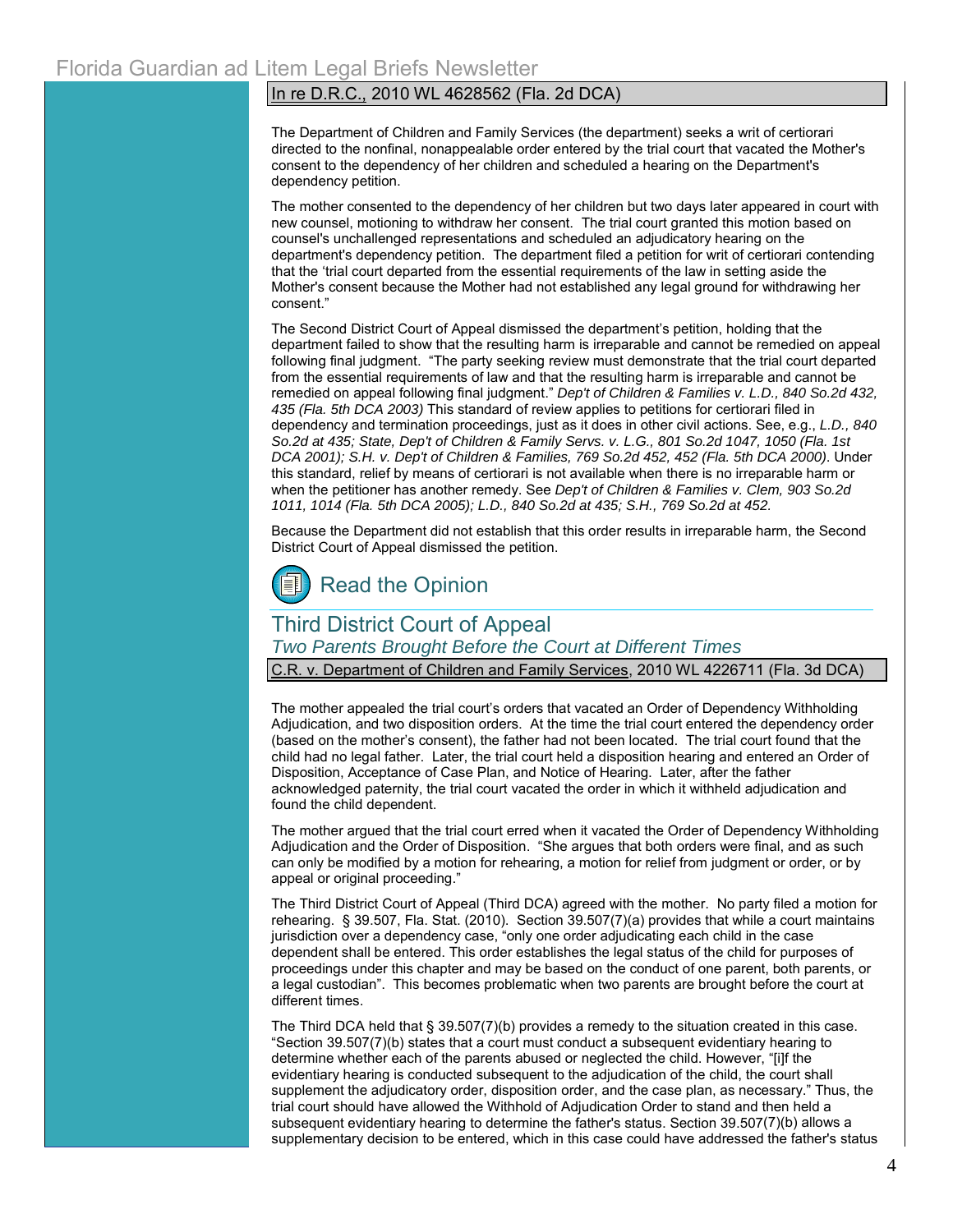and have found the child dependent as to the father."

The Third DCA reversed the trial court's decision to vacate the dependency order because that order was final in nature and one from which the parties did not appeal below.

# [Read the Opinion](http://www.3dca.flcourts.org/opinions/3D09-2928,%2009-2927%20and%2009-2833.pdf)

*Domestic violence - Dependency*

C.R. v. Department of Children and Families,45 So.3d 988 (Fla. 3d DCA 2010)

The father appealed the trial court's dependency adjudication of his child which was based on past domestic violence between the mother and father in the presence of the child. The mother pleaded to the adjudication.

The father admits to the domestic violence between the father and mother in front of the child. However the father contends that he is no longer a risk to the child as the father and mother were enjoined by the court to have no further contact and the mother and father are separated and no longer living together.

The Third District Court of Appeal (Third DCA) agreed with the father and reversed the dependency adjudication. The Third DCA held that "the risk of harm associated with the domestic violence between the parents is no longer present. Moreover, there was no evidence of any other reason why placing the child with her natural father would endanger the child."

The Third DCA reversed the trial court's dependency adjudication



# Fourth District Court of Appeal

*Payment of Fees for Establishment of Special Needs Pooled Trust*

R.I. v. Department of Children and Families, 47 So.3d 357 (Fla. 4th DCA 2010)

R.I. appealed the trial court's "Order Denying Motion to Order Department of Children and Families to Pay Fees Associated with the Administration of the Trust." R.I. is a developmentally delayed 18 year old who is under the extended jurisdiction of the court until his 19th birthday. R.I. received SSI and RTI funds into his master trust account that has been administered by the Department of Children and Families (the department). In order to preserve his funds, R.I. wanted to establish a special needs trust. He requested that the court order the department to establish a trust on his behalf, separate from the master trust, and that the department serve as trustee. "The primary purpose of the special needs pooled trust is to ensure that [R.I.] can conserve some level of personal assets while continuing to be eligible for SSI benefits. [R.I.] may also deposit his Road to Independence stipend into this trust." The special needs pooled trust ensures that assets contained in the trust are exempt from being counted towards the [\$2,000] SSI resource cap.

R.I. argues that the department should pay the \$500.00 fee to establish the special needs trust because, when the department is required to "establish" a trust pursuant to subsection (c) of the statute, it must pay any fees associated with the establishment of the trust. [§ 402.17\(7\)\(c\).](http://www.leg.state.fl.us/Statutes/index.cfm?App_mode=Display_Statute&Search_String=&URL=0400-0499/0402/Sections/0402.17.html) The trial court disagreed with R.I.

The Fourth District Court of Appeal (Fourth DCA) upheld the trial court's order. The department's obligations in administering a child's master trust account are detailed i[n section 402.17.](http://www.leg.state.fl.us/Statutes/index.cfm?App_mode=Display_Statute&Search_String=&URL=0400-0499/0402/Sections/0402.17.html) The statute states that the department "shall act to protect both the short-term and long-term interests of the clients for whose benefit it is holding such money...." The Fourth DCA held that is what the department did in using funds from R.I.'s master trust to pay for establishment of the special needs trust as it would benefit R.I. because it "allows him to conserve his assets and ensure continued eligibility for public assistance, making the \$500 administrative fee to join the special needs pooled trust an appropriate expenditure." The Fourth DCA upheld the trial court's order.



### *Provision of Services Futile*

A.B.E. v. Department of Children and Families, 47 So.3d 347 (Fla. 4th DCA 2010)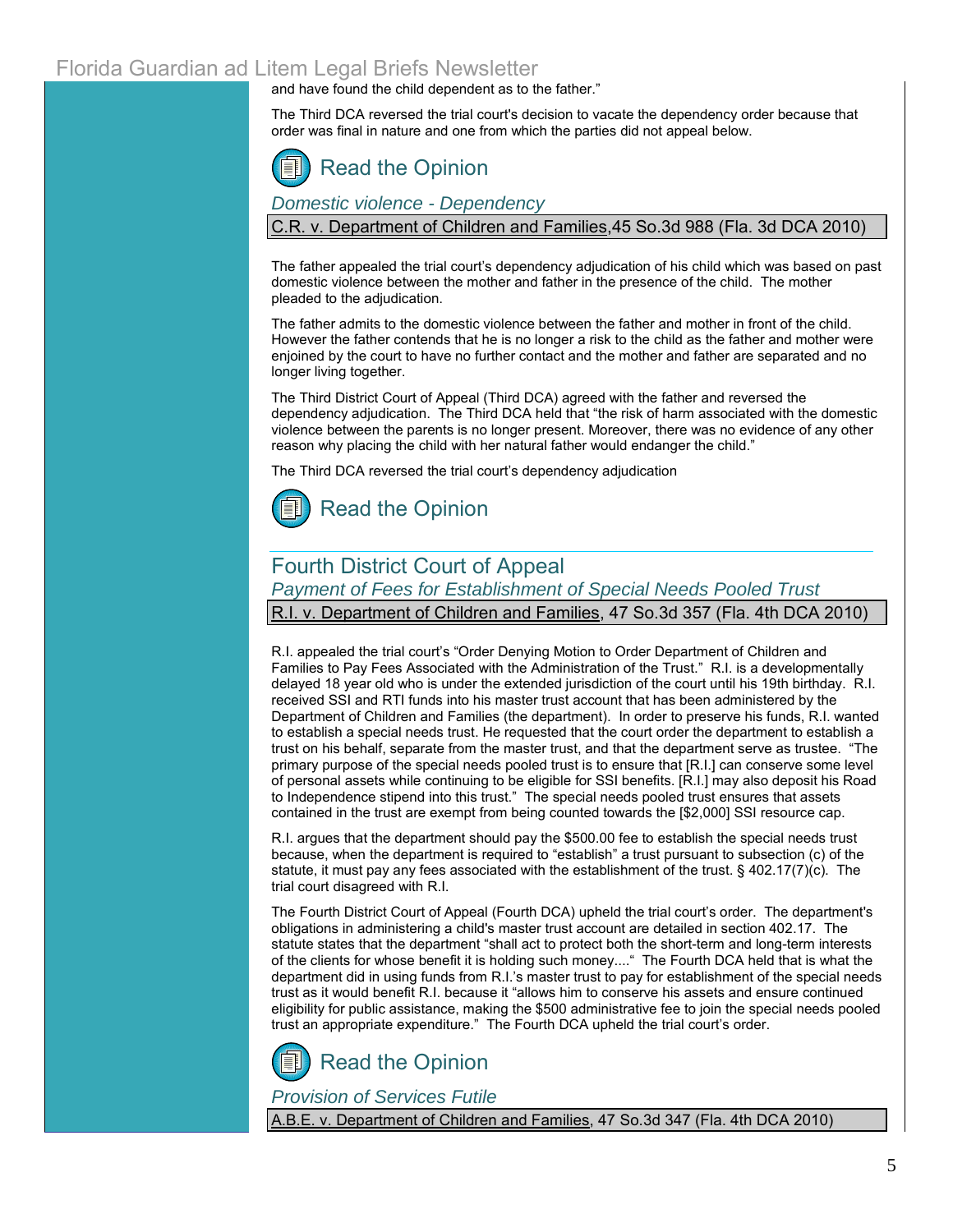The mother and father appealed the trial court's order terminating their parental rights. The mother argues that the Department of Children and Families (the department) failed to prove any ground for termination of parental rights (TPR) and failed to establish that the provision of additional services to her would be futile.

The child was sheltered at birth when the child and the mother tested positive for cocaine. After almost three years, the child was reunited with the mother, however the child was taken back into the department's custody when the mother was criminally charged with child abuse. The mother was placed on probation and given a no contact order with her child. The mother never inquired as to the child's welfare nor did she ask about tasks she needed to complete in order to be reunited with her child. The in-home parenting consultant testified that she would not give the mother a certificate of completion of the parenting class because she failed to comprehend parenting.

The father was incarcerated but asked that the child be placed with his nieces. The trial court found that both nieces were an unacceptable placement.

The trial court found that the parents had "engaged in conduct towards the child that demonstrated that continuing involvement of the mother and father would threaten the child's safety irrespective of the provision of services, that they failed to substantially comply with their case plan and that they had abandoned the child." The mother argued that she was not provided adequate services, the department could not prove that she did not substantially comply with her case plan, that the department failed to prove abandonment when the court prevented all contact between her and the child as result of her conviction of child abuse.

The Fourth District Court of Appeal (Fourth DCA) upheld the trial court's termination of the parent's parental rights. The Fourth DCA held that the provision of services would be futile as the case manager testified that she was of the option that "no services can correct the mother's behavior" and that the trial court was in the best position to determine the issue. Secondly, the Fourth DCA held that the mother did not substantially comply with her case plan (failure to substantially comply constitutes evidence of continuing abuse)[. § 39.806\(1\)\(e\), Fla. Stat. \(2010\). T](http://www.leg.state.fl.us/Statutes/index.cfm?App_mode=Display_Statute&Search_String=&URL=0000-0099/0039/Sections/0039.806.html)he mother had failed to complete in-home parenting after reunification and during that time the instructor observed that the mother did not understand parenting. Further, less than three months after the first reunification, the mother abused the child "thus showing that she had not successfully and substantially completed her tasks." The Fourth DCA also affirmed the trial court's finding of abandonment as the mother had mot inquired into the welfare of her child after the second removal.

The father argued that the TPR was not the least restrictive means of protecting the child where the father's relatives were available to care for the child. The Fourth DCA held that the mere fact that a relative is available for placement does not mean that [the department] cannot prove that termination is the least restrictive means of protecting the child. In this case the relative placements were unacceptable placements.

The Fourth DCA upheld the trial court's termination of mother and father's parental rights.



Fifth District Court of Appeal *Maintain and Strengthen Not a Permanency Goal* v. Department of Children and Families, 2010 WL 5184730 (Fla. 5th DCA)

The mother appealed the trial court's order terminating supervision and placing the children in the custody of their non-offending father.

The children were placed with the father after the mother consented to the dependency of the children. The mother's permanency goal was reunification. At a later permanency hearing, the mother's goals were reunification as well as to "maintain and strengthen." At a subsequent status hearing the father requested that the court terminate supervision and jurisdiction. The mother argued that she should be given the full nine months to comply with her case plan. The trial court terminated jurisdiction and supervision of the children.

The mother argued "maintain and strengthen" is a "reunification" goal, and that she should have the full nine months to achieve reunification. She also argues that the case plan establishes a permanency goal of "maintain and strengthen," not one of the statutory options available in [§39.621, Fla. Stat. \(2010\).](http://www.leg.state.fl.us/Statutes/index.cfm?App_mode=Display_Statute&Search_String=&URL=0000-0099/0039/Sections/0039.621.html) "DCF counters that: (1) "maintain and strengthen" is equivalent to the